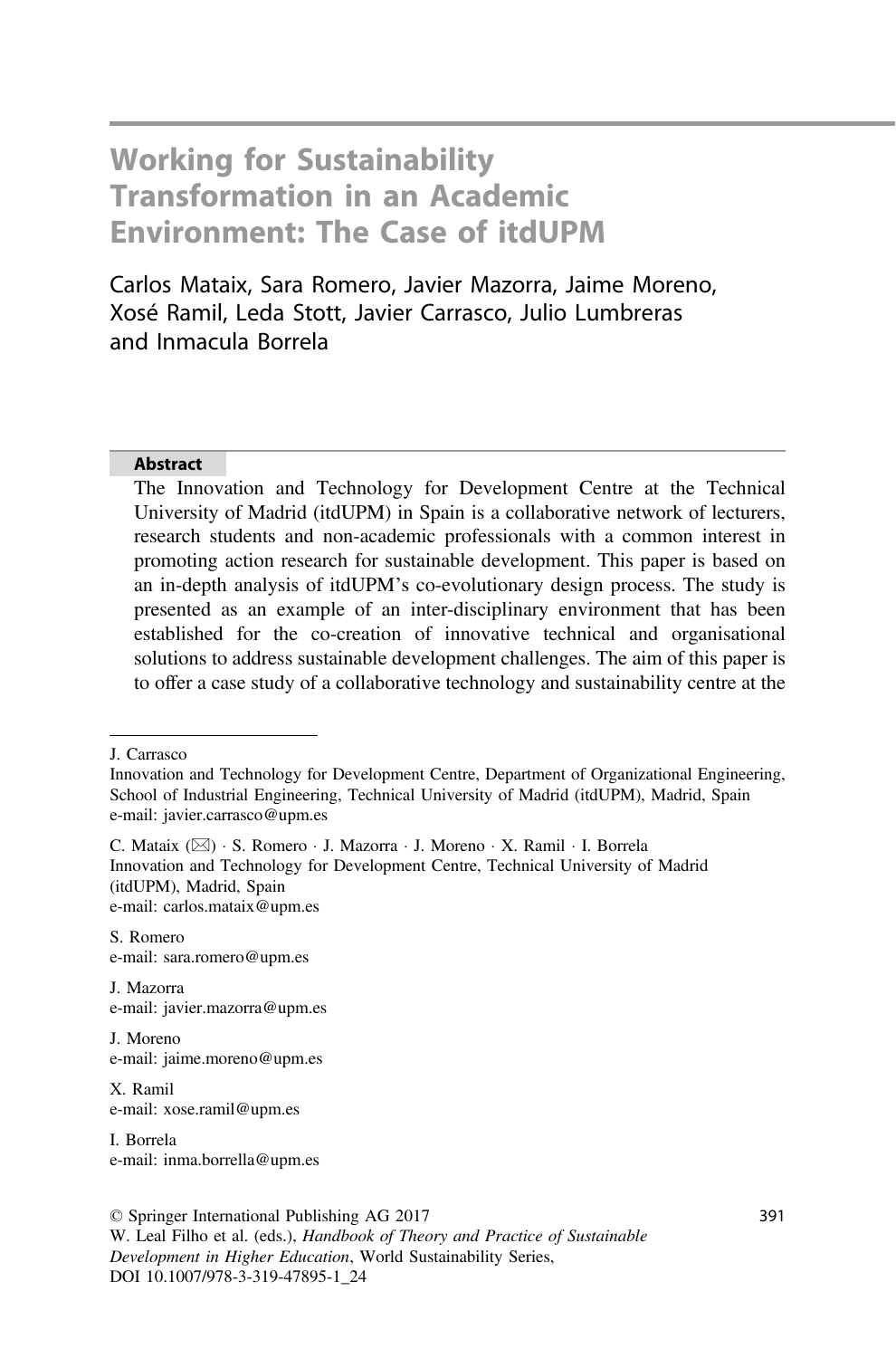Technical University of Madrid (UPM), in Spain. Two focus areas are emphasised: the action research process chosen for the establishment and development of a networked centre, the Innovation and Technology for Development Centre (itdUPM), within the dominant disciplinary culture of a University organised along traditional lines, and the Centre's organisational design features which have proven to be appropriate for the inter-disciplinary and multi-actor action research processes necessary for addressing the challenges of creating a more sustainable society. The methodology used draws on theory to explore the Centre's development which is conceived as an evolutionary, participative, and action research process. The paper presents the context, background, design, and launch features of the itdUPM. The main lessons learnt refer to five organisational design issues that were critical for the success of the Centre and its activities. The paper describes the issues and challenges faced by the Centre as a "niche" operating in a dissimilar "regime". Although the findings are specific to the UPM context, we believe that they can inspire and stimulate other Universities interested in the development of sustainability initiatives.

# 1 Introduction: Universities and Transformation for Sustainability. Beyond "Greening" the Campus

The Sustainable Development Goals (SDGs) approved by the UN in September 2015 represent an ambitious and universal international commitment: ambitious, because their achievement implies a process of transformation that extends to all facets of human activity, at individual, social, productive, regulatory and governance levels; universal, because the goals demand responsibility from each and every individual, organisation and government throughout the world (United Nations [2014\)](#page-17-0).

J. Lumbreras

L. Stott

Innovation and Technology for Development Centre, International Master in Sustainable Development, EOI Business School, Technical University of Madrid (itdUPM), Madrid, Spain

e-mail: leda.stott@upm.es

Innovation and Technology for Development Centre, School of Organizational Engineering, Technical University of Madrid (itdUPM), Madrid, Spain e-mail: julio.lumbreras@upm.es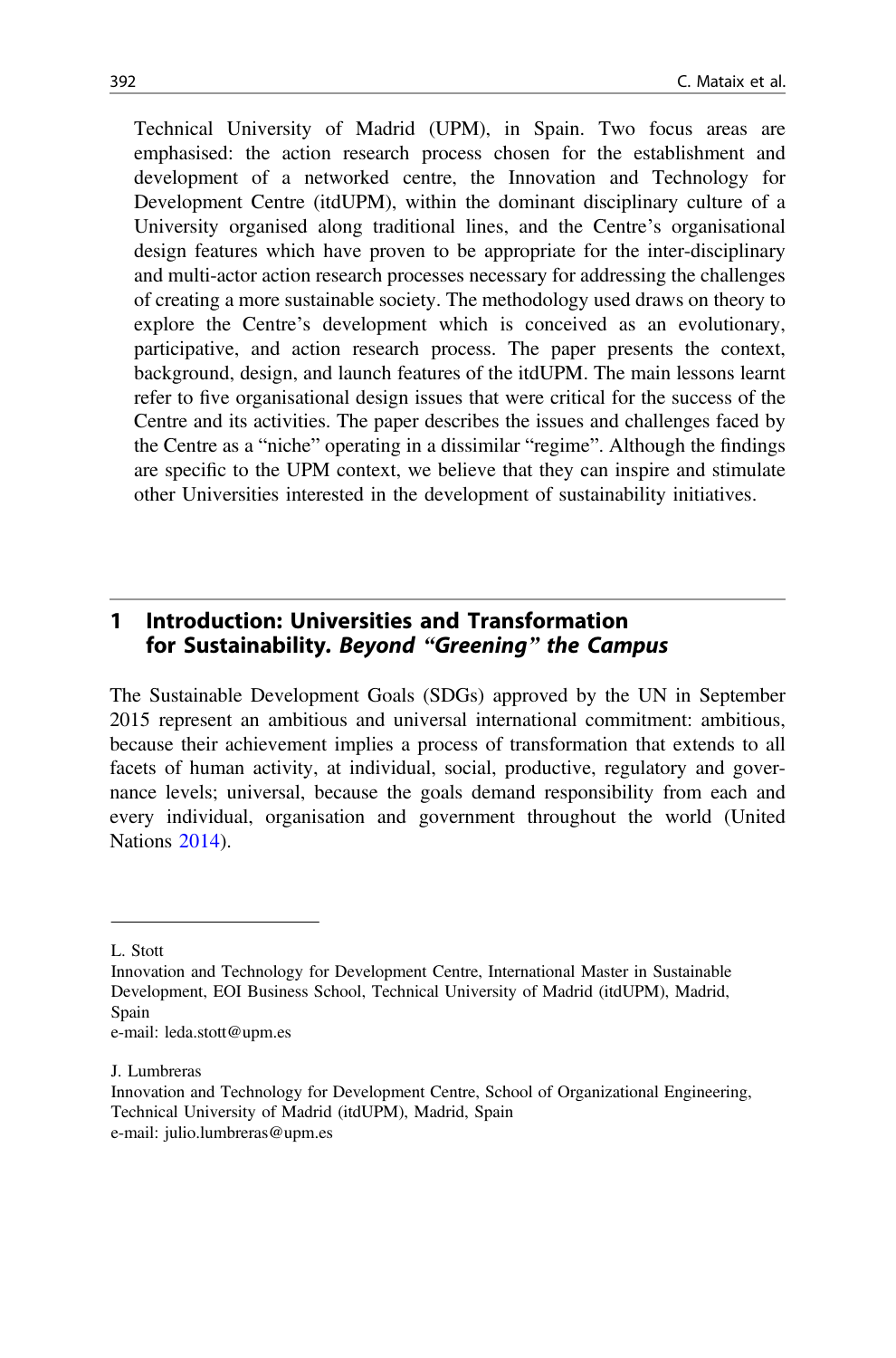The SDGs follow in the wake of the Millennium Development Goals (MDGs) that were approved in 2000. The MDGs demonstrated that governments are able to set common and measurable development objectives and collaborate for their achievement. The agreement around the 17 SDGs and their 169 targets thus seems to be an appropriate way to promote a renewed sense of common direction and action. However, setting objectives to fight the effects of poverty in the way that the MDGs did (for example in terms of reduction of hunger or the promotion of access to clean water), is not the same as changing the direction of human development in order to achieve a sustainable future, particularly as sustainability is embraced as a very wide concept in the SDGs. A transformation for sustainability implies going beyond business as usual. This is not just a matter of increasing aid flows from "developed" to "developing" countries (Nicolai [2015](#page-17-0)); it is a complex process that demands rethinking technical and economic infrastructures, values and practices. In this context, higher education institutions have an important role to play.

Interest in the role of higher education institutions in the transition towards sustainability is not new. The "GUNi" (Global University Network for innovation) annual reports, for example, show an evolution in focus from education for development towards action for effective change. In line with this increasing awareness of "transformation for sustainability", many universities have introduced research, education and action programmes aimed at contributing to sustainability transformation. As a result, a range of integrated and holistic sustainability programmes are being put in place. This trend has been reinforced by the encouragement of academic networks such as the International Sustainable Campus Network (ISCN).

Many of these programmes are, however, too narrow and represent isolated "greening" initiatives. While largely due to the predominant view that sustainability is a concept limited primarily to its environmental dimension, this is also coupled with a traditional and strongly established approach that promotes unidisciplinary knowledge in both research and teaching. Moreover, sustainability efforts usually emerge in isolation and remain so because they are unable to generate sufficient interest within current university systems.

While there are clearly important challenges that limit university engagement in the sustainability agenda, it is also true that universities are well-suited to offer spaces that encourage the inter-disciplinary and multi-actor collaboration needed to support transformation. Indeed, both inter-disciplinary and multi-actor collaboration have seemingly been prevalent in the sustainability initiatives and strategies boosted by universities. This is, in fact, the sort of language that is widely applauded in formal academic discourse and appears to be a key element in the symbolic exercises that organisations and universities engage in Alvesson [\(2013](#page-17-0)). However, the practical reality tends to be somewhat different. As Stirling has recently pointed out, the intensity with which inter-disciplinary initiatives are proclaimed is not often matched by the reality of how research organisations operate and the incentives for working in this way (Stirling [2015\)](#page-17-0).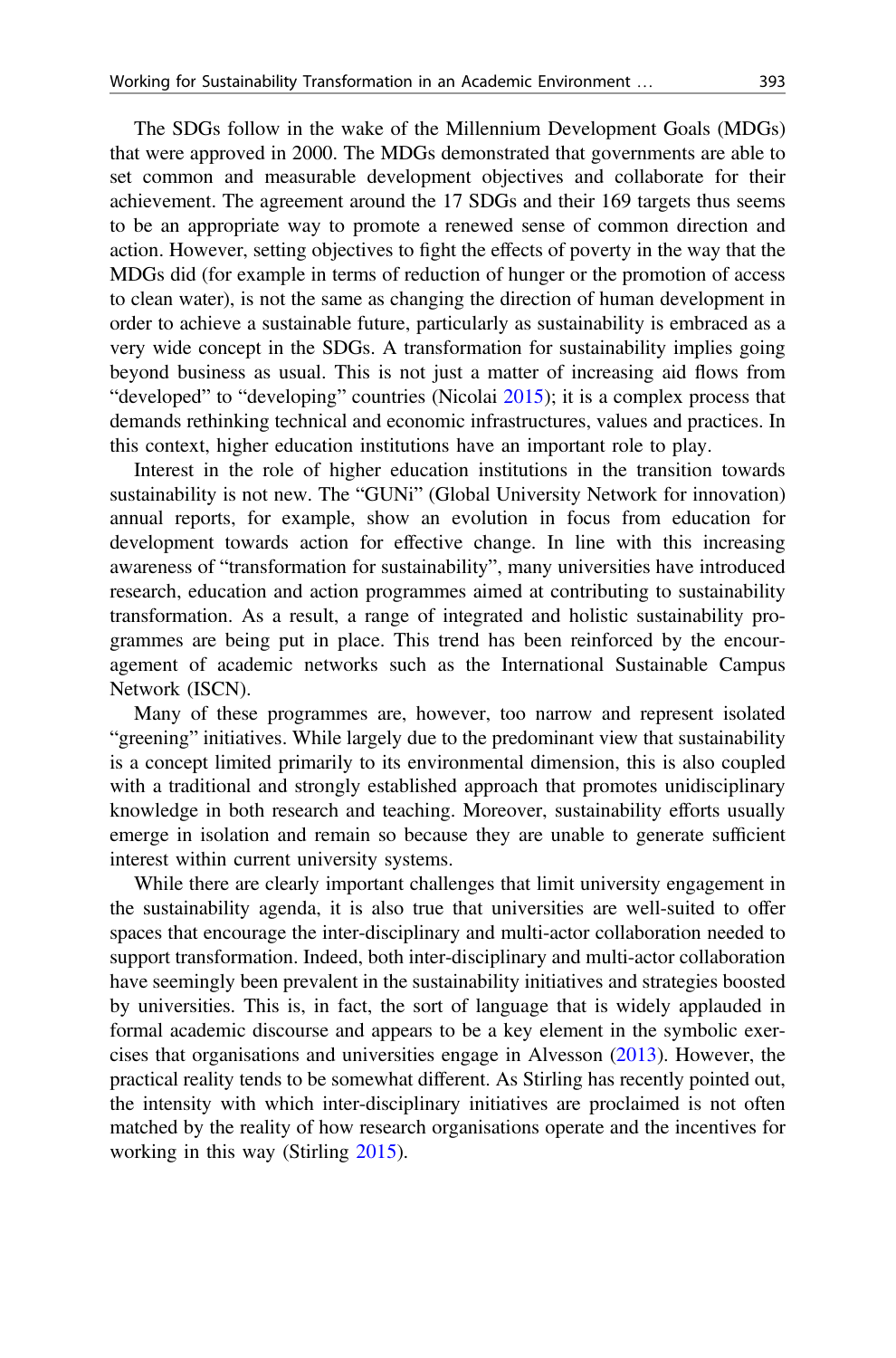The "implementability" or conditions that enable the change process towards the practical realisation of genuine inter-disciplinarity cannot rest on "top-down" institutional agreements; they require a process of integration (Bursztyn [2013](#page-17-0)). In our experience two complementary and connected change processes are needed: one that moves away from a conventional "silo structure" towards an inter-disciplinary environment; and another that shifts the campus towards diverse open "communities" suitable for co-production and the transfer of new kinds of practical knowledge that the SDG agenda requires. The possibility of accomplishing both pathways is dependent upon a range of organisational and cultural factors within universities. These include: the existence of personal purpose and leadership (at least from a few faculty members); an open-minded culture; organisational flexibility and cooperation skills.

In this context, the purpose of this paper is to share the experience of the Innovation and Technology for Development Centre at the Technical University of Madrid (itdUPM) in Spain, in implementing the kind of collaboration that we believe is necessary for the achievement of the SDGs. More specifically, its aim is to discuss the application of sustainability in the UPM, emphasising two key focus areas: the action research process chosen for the establishment and development of a networked centre within the dominant disciplinary culture of a University organised along traditional lines and; the Centre's organisational design features which have proven to be appropriate for the inter-disciplinary and multi-actor action research processes necessary for addressing sustainability challenges in a collaborative and diverse environment.

## 2 Methodology

Yin [\(2008](#page-17-0)) points out that "a case study is an empirical inquiry that investigates a contemporary phenomenon in depth and within its reallife context, especially when the boundaries between phenomenon and context are not clearly evident". In this sense, a case study is an appropriate methodology for achieving this paper's purpose.

Two sources of information have informed this case study: Firstly, a review of the literature to explore relevant contributions to sustainability at Universities including organisational design, transitions theory and action research processes for sustainability. This material has provided the theoretical background for designing and guiding the overall experience of the case. Secondly, the researchers, as members of the Centre from its launch, have contributed information through an evolutionary and continuous process of internal action research.

The integration of thought and action has been a fundamental component of the itdUPM design process. This approach is founded on the belief that the conventional split between thinking and doing is not an appropriate way to deal with the kind of social problems faced by our society (Nelson and Stolterman [2012](#page-17-0)).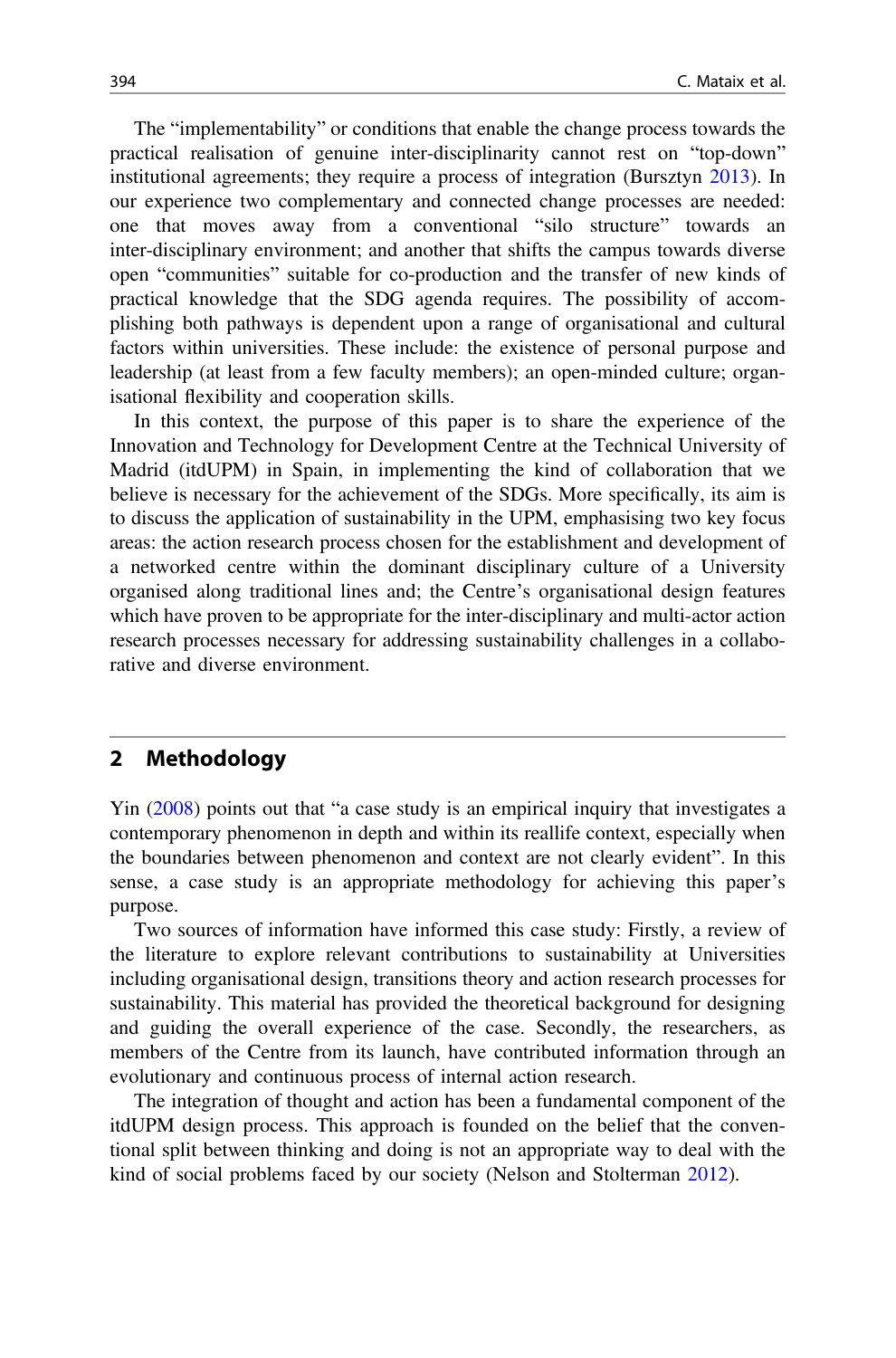# 3 The Case of itdUPM. From an Institutional Network to a Networked Organisation

This section studies the origin, approach, purpose and activity of a special centre devoted to sustainable development: the itdUPM. The Centre represents an organisational innovation within the context of a state university operating along traditional lines.

The process of change experienced by itdUPM is that of a transition from an institutional network to a networked organisation. In line with transitions theory (Geels [2011](#page-17-0)) and its particularisation within the university domain (Robinson et al. [2013\)](#page-17-0), we see this process as the emergence of a "niche" that is trying to evolve, be accepted by and, at the same time, influence the mainstream "regime" of the university as a whole. This "niche" has evolved from a set of research groups with a common interest in international development to an organised network of UPM community members and external experts collaborating together on sustainability challenges.

## 3.1 itdUPM. Origin and Evolution

UPM is a public university that was officially established in 1971. However, some of its Faculties were established much earlier, in some cases more than 100 years prior to this date. Today, UPM is the largest technological university in Spain. More than 40,000 students follow bachelor, master and PhD programmes in 17 Faculties (known as "Engineering Schools") and nine Research Centres, which are distributed across four different campuses in the capital of Spain, Madrid.

itdUPM's origins are rooted in the early 1990s. Three stages can be seen in its organisational evolution: firstly, a spontaneous, bottom-up development (1990– 2000); secondly, institutionalisation (2000–2010); thirdly, integration and the creation of a network (2010-present) (see Fig. 1).

In its first spontaneous, bottom-up stage in the 1990s, a common interest in areas like water, agro forestry, energy and Information and Communication Technologies



Fig. 1 The organisational evolution of International Development studies at UPM. Source The authors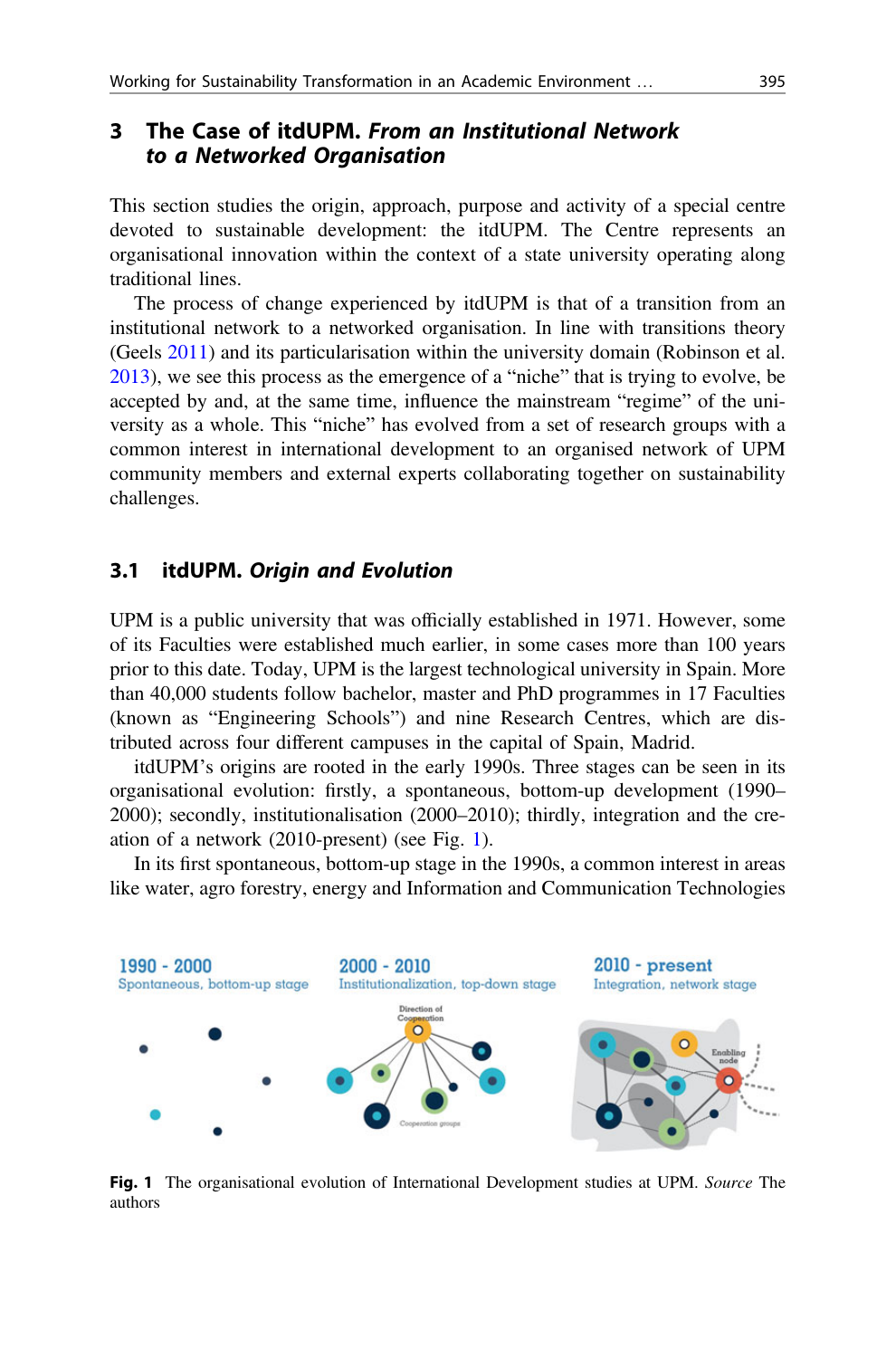(ICT), and their application in developing countries emerged among UPM researchers and students. In 1991, a group of these researchers established the NGO "Engineers without Borders Spain" and started to collaborate with other NGOs and international agencies.

Some years later, the UPM authorities decided to launch a specific organisational unit, the Directorate of International Cooperation for Development, under the Vice-Rectory of International Relations (institutionalisation, top-down stage). At this time in Spain a large number of budget increases in Official Development Aid created something of a "golden age" of development grants and funding sources. As a result, the Directorate of International Cooperation for Development established Cooperation Groups. Over 20 Cooperation Groups were soon working in this field, most of which were research groups focused on challenges in developing countries. These groups operated in a very diverse and fragmented manner. Some became internationally recognised groups, e.g. the "Hispano American Health Link," while others conducted their activities like small NGOs.

Perhaps the most interesting effect of the flourishing of these groups was the consolidation of a strong, informal inter-disciplinary network of researchers and faculty members. These individuals worked together with a shared interest and common purpose. They had a common understanding of the importance of creating a cooperative environment for the co-creation of innovative technical and organisational solutions to address development challenges. This was the breeding ground for the birth of itdUPM.

# 3.2 The Launching of itdUPM. Vision and First Coordinated Lines of Action

itdUPM was formally created in March 2012 as a new kind of organisational structure. In order to distinguish it from existing "Research Groups" and "Research Centres", itdUPM was defined as an "Innovation Centre". The aim was to create, within UPM, a new type of unit designed to promote inter-disciplinary and multi-actor collaboration in action-research. As the overarching intention was to be better prepared to offer appropriate solutions to the most common and recurring problems of poverty and sustainability, it was necessary for itdUPM to be:

- flexible enough to avoid blocking the ingenuity, spontaneity and identity of pre-existing organisational units and groups; while, at the same time,
- recognised as part of the formal structure of UPM so that it was not seen as a kind of "charity", particularly in the light of quite strong views that considered cooperation and sustainability as part of a "social action" add-on at the University rather than something embedded in its strategy.

The design of the new Centre was based on five basic features: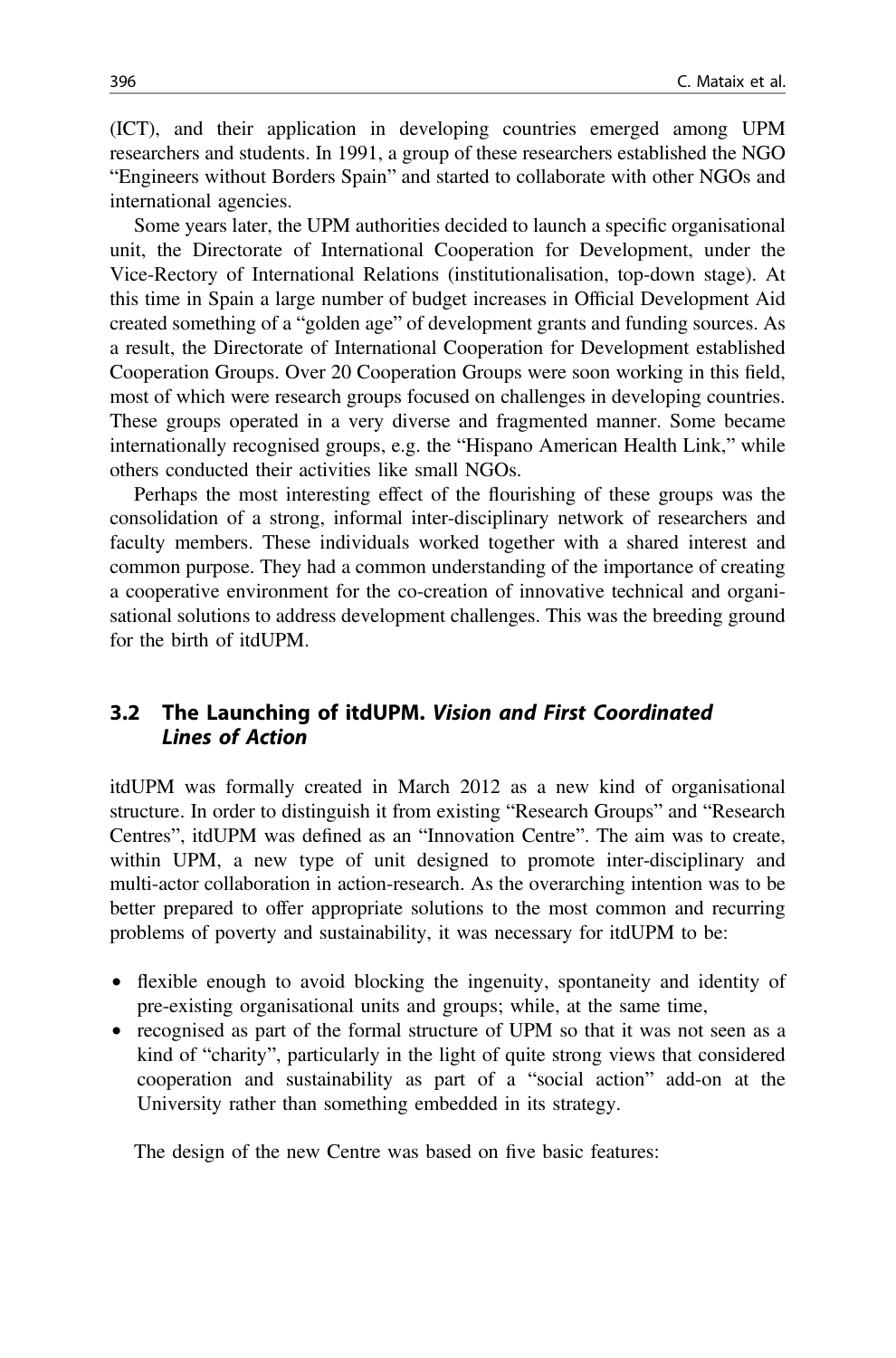<span id="page-6-0"></span>

- 1. Affiliation of a university researcher or faculty member to itdUPM would not be incompatible with their belonging to a Department or Research Group.
- 2. The internal organisation of the Centre would take the form of a specific network.
- 3. A single "feeder" node would ensure the launching and development of the network and assume the functions of external representation, communication and administration.
- 4. itdUPM would have specific, articulated and regulated decision-making bodies that were appropriately connected with the UPM authorities.
- 5. Non-academic professionals and experts with a record of collaboration with itdUPM and its groups would be welcome as affiliates.

It should be noted that one of these basic features, multiple affiliation of a person to several organisational units, was facilitated by the previous existence of Research Groups, which allowed a person to belong simultaneously to a Department and a Research Group. With the new arrangement, a faculty member is supposed to undertake teaching duties for their Department, disciplinary research within their Research Group and action-research with members of itdUPM's network.

These features guided the design of itdUPM's organisational architecture (outlined in Fig. 2).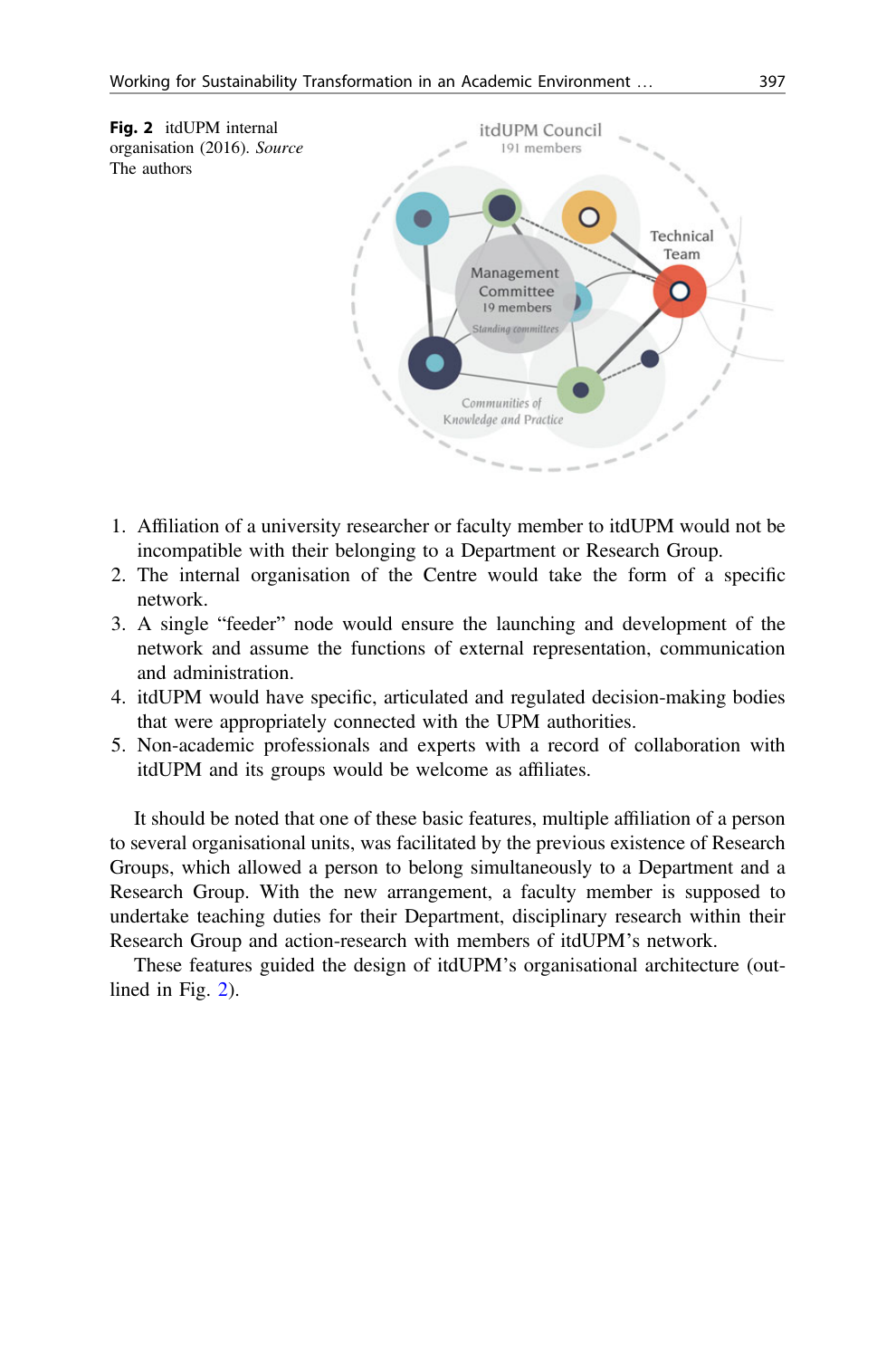#### Figure [2](#page-6-0) shows the main itdUPM decision-making bodies, which are as follows:

itdUPM Council. Composed of 191 itdUPM members with diverse relationships to the UPM, includes professionals from organisations external to the University with whom a close connection exists due to work on joint projects.

Management Committee. Composed of 19 lecturers, including coordinators of Cooperation Groups and young PhD holders. The Committee also has a representative from the Vice-Rectory of International Relations (responsible for oversight of itdUPM). The Committee is elected by the itdUPM Council.

Standing Committees. Working under the Management Committee to speed up processes and programmes, they include the Quality Commission for the Master's Programme, the Management Commission for Experimental Spaces and the newly formed Management Committee Steering Group.

Technical Team (fulfils the enabler node function). A group of individuals dedicated exclusively to itdUPM under the auspices of the Management Committee.

Communities of Knowledge and Practice. Inter-disciplinary groups of teachers and researchers who apply knowledge from different disciplines to proposals and projects. Includes "communities" focused on energy, the use and application of big data, and resilience.

Inter-disciplinary and integrated projects were required to demonstrate the network's potential from the start. Emphasis was placed on projects with a scope and ambition that could not have been undertaken by a single research group. With this in mind, ten different Departments came together to work on a common project: the development of a Master's Degree in "Technology for Human Development". Although this was quite a challenge to UPM's traditional culture, the Master's Degree is now enrolling students for its sixth edition. With the involvement of the Complutense University of Madrid (UCM) in 2015, the degree has also evolved into an inter-university and inter-disciplinary programme that draws upon UCM's expertise in the field of social sciences.

itdUPM has also obtained various international contracts thanks to the experience of its researchers and the unique combination of competencies that it is able to offer. Inter-disciplinary projects in areas such as innovative and inclusive models of access to basic services (energy, health, water and sanitation) in Latin America and improvements to energy supply in refugee camps through partnerships involving the private sector, have been undertaken with multilateral institutions such as the Inter American Development Bank (IADB), the Office of the United Nations High Commissioner for Refugees (UNHCR), the Spanish Agency for International Development Cooperation (AECID), private technological companies such as Iberdrola and Philips, and corporate foundations such as the ACCIONA Microenergy Foundation.

Some findings and results (2016):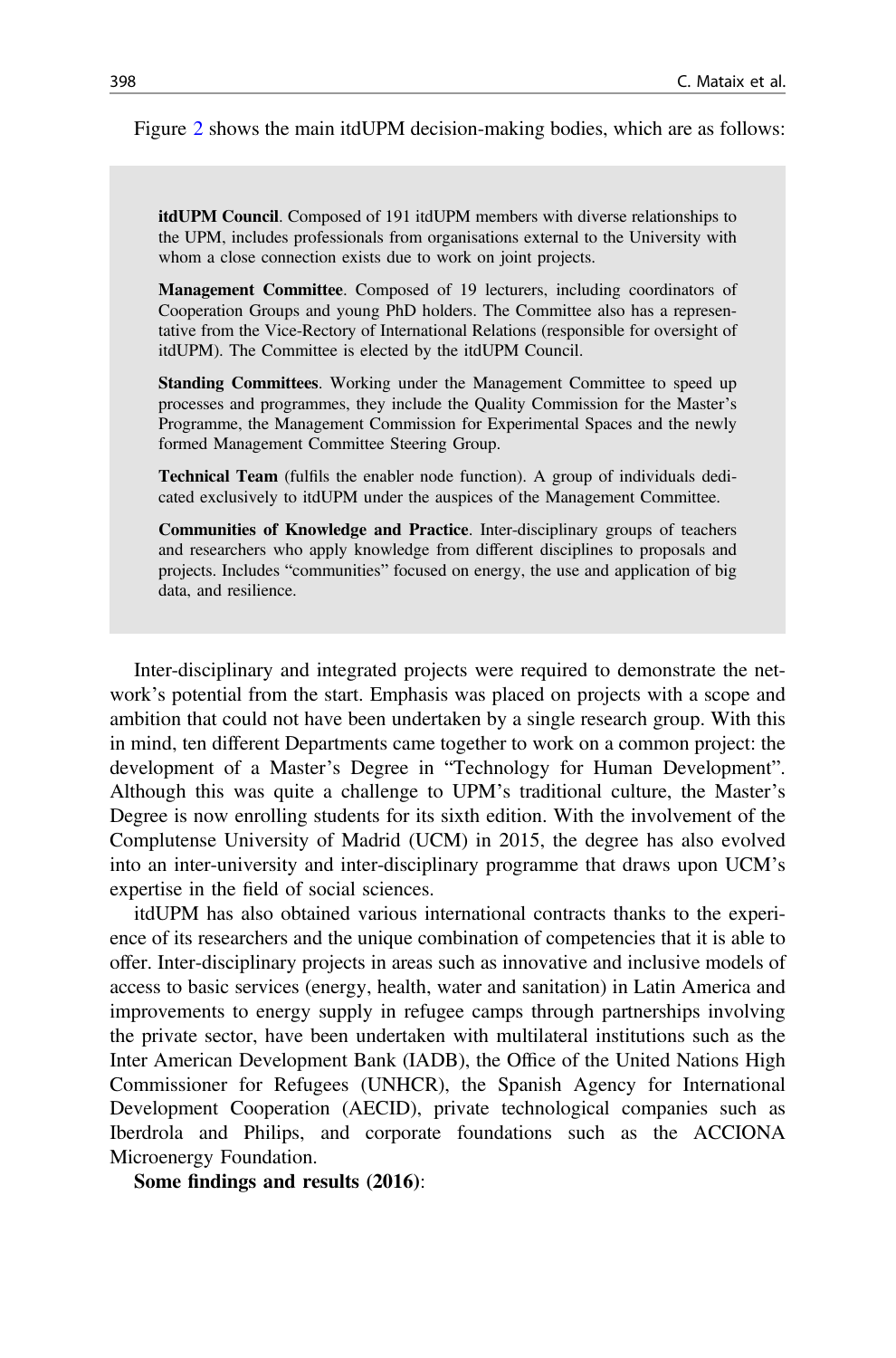#### Inter-disciplinary orientation:

- Affiliation of 15 Cooperation and Research Groups from 14 different UPM Schools.
- Broad age range among the 191 itdUPM Council members (from 25 to 70 years).
- 30 pupils on the Master's Programme equally divided between those with a technical background/experience and those with a social background/experience.
- Transversal research themes such as big data, social impact and resilience.

#### Multi-actor collaboration orientation:

- 25 Master's classes open to the public involving professionals from partner organisations over the last three courses.
- Establishment of 12 strategic agreements with technological companies, international institutions and NGOs.
- International Conference held in June 2015 with support from ten organisations (businesses, corporate foundations, NGOs, communication agencies, professional associations of engineers, among others) and 452 participants.

## 4 Five Organisational Design Issues. Critical Factors Are Human Factors

During the four years since its creation, the organisational design of itdUPM has undergone an evolutionary learning process in which special attention has been given to five issues that appeared as critical organisational design factors for building an effective collaborative environment. These are: (i) a horizontal networked structure; (ii) a leadership style able to pilot the process; (iii) incentives that align participants; (iv) a cultural environment able to deal with several simultaneous identities; and (v) a virtual and physical interactive space that enables and fosters a sense of purpose and community as well as an open culture of trust.

# 4.1 Network Structure: Don't Talk About Decentralisation, Practice It!

To achieve its vision, itdUPM's promoters understood from the start that some kind of networked organisation was necessary. They thus defined a horizontal networked structure with clear and regulated decision-making bodies connected to the UPM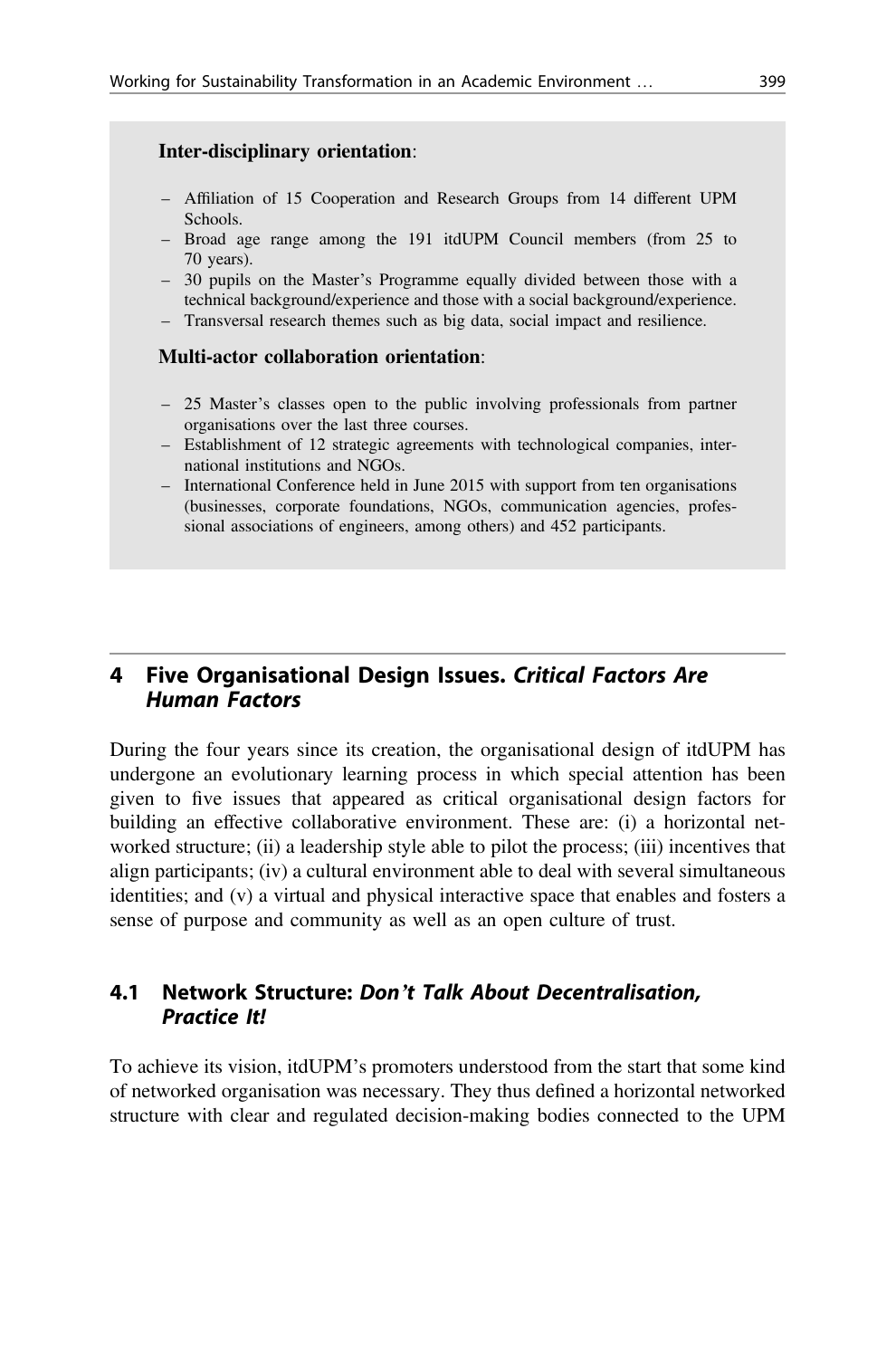authorities. The network's nodes were created on the basis of the pre-existing Cooperation Groups that had their own history and dynamics but whose activities would be enhanced by linking to the network. In addition, individual researchers, faculty members and non-academic experts were invited to join the initiative. This latter group sees the Centre as a vibrant community within which they find a creative atmosphere for working. Among other positive effects, the openness of the network has also fostered interest within the business community.

Once the Centre had been designed, a Technical Team was recruited. This team acts as a "feeder" node that nurtures the development of the network. The team also assumes the functions of external representation, communications and administration for the Centre.

A network is very likely to become a "foreign body" in an academic environment. The use of the word "network" may even be interpreted by many as synonymous with "messiness" and at risk of losing control. For this reason, a "sense-making" process was needed through which people could understand and experience the advantages of collaboration processes. itdUPM's sense-making process focused on how relationships evolve in an open network environment. It was promoted through workshops that were designed to make people "live" the dynamic interactions between departments and research groups, and external organisations. This process has included awareness-raising, training and targeted communication activities (Fig. 3).

In order to launch and promote itdUPM activities, specific personal and financial resources were necessary. To become a "feeder", the Technical Team has been



Fig. 3 Open sessions, conferences and workshops for itdUPM members and other professionals. Source The authors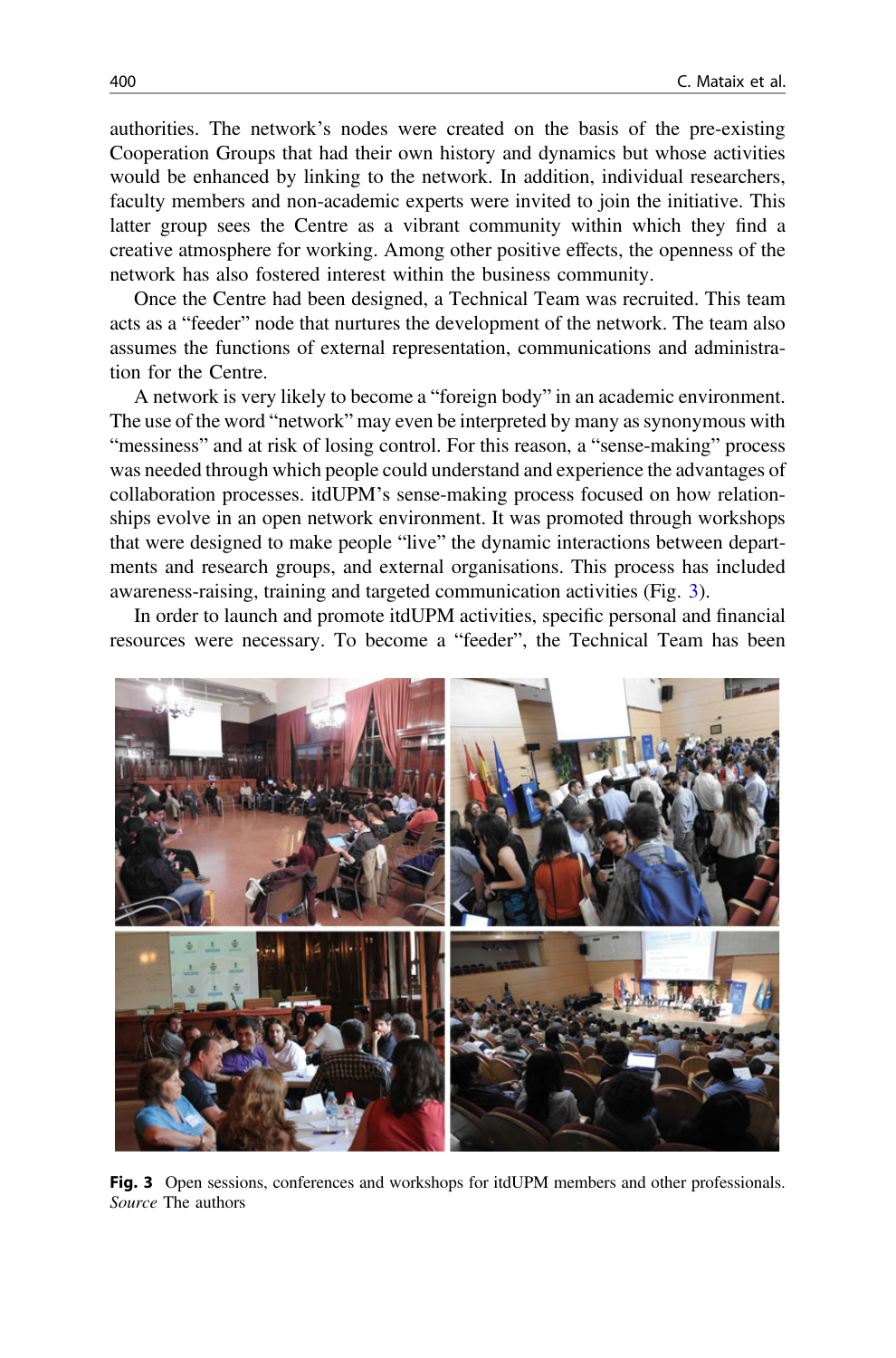essential for ensuring the internal and external cohesion of the network. A fee from contracts signed with public and private institutions covers team costs.

itdUPM's business model was defined on the basis of long-term collaboration. As well as working closely with public and private institutions able to offer financial support, this has also meant the inclusion of people who share common strategic interests with itdUPM and who are willing to interact with itdUPM members in co-working processes (Molas-Gallart and Tang [2011](#page-17-0)). As a result an external network has also been shaped. In parallel, a strong client focus has been developed that promotes reciprocity rather than simply looking for grants. itdUPM thus has strategic agreements with a number of selected public and private organisations with which they collaborate in research (particularly applied research) and training (through collaboration on the Master's degree).

Figure 4 shows the itdUPM organisation as a network connecting people and complementary groups with different roles: individual researchers, faculty members, universities and research centres from other countries, as well as non-academic experts.



Fig. 4 The itdUPM network environment. Source The authors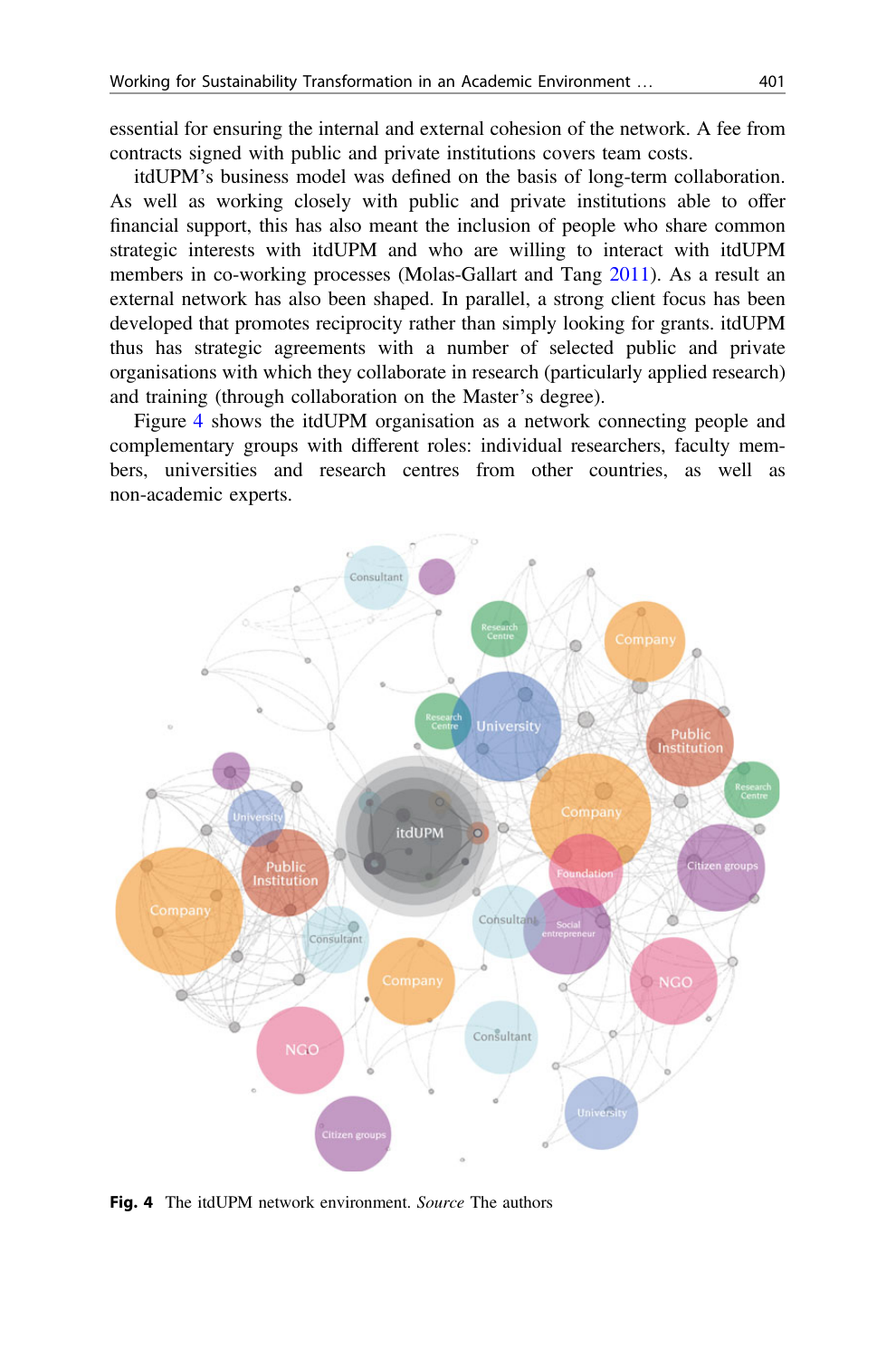This structure presents strong similarities with the "Star Model" proposed by Bursztyn and Drummond [\(2013](#page-17-0)). They define three different levels of connection within the University: some connections are located in disciplinary departments (Research and Cooperation groups in the itdUPM model); others play a bridging role (such as that of the itdUPM Technical Team); and a third group is formed by those with interests and skills in inter-disciplinary methods and practices (similar to the role played by itdUPM affiliated researchers).

## 4.2 Leadership and Governance: From Ego-Systems to Eco-Systems

As explained above, itdUPM depends organically on the UPM authorities. However, with regard to its plans and activities it functions as a horizontal network and does not have a vertical central node that exerts power over the rest of the nodes. In line with organisational theory it could thus be considered as a sort of holacracy (Robertson [2015](#page-17-0)). This kind of structure requires a type of distributed leadership and the development of sound self-management capabilities (Laloux [2014](#page-17-0)). In this respect, and depending on the type of decisions, itdUPM has different leadership styles (as shown in Fig. [2\)](#page-6-0):

- Decisions are taken by consultation in committees such as the Management Committee, the itdUPM Council or the Quality Commission for the Master's Programme.
- Decisions are taken by consensus in "Communities of Practice", which include faculty, students, representatives from business and public bodies, as well as Technical Team personnel.
- Decision processes concerning proposals; team composition and supervision of specific projects are designed and undertaken in an ad hoc manner.

None of the cases outlined above involve an "ego-system" leadership style. Moreover, given that "super egos" do not fit within its culture, itdUPM's is moving "from ego-systems to eco-systems" (Scharmer and Kaufer [2013\)](#page-17-0). Such a culture requires: the silent promotion of increased personal autonomy and decentralised leadership; emphasis on creating a sense of community and purpose; far reaching transparency and accountability, and the promotion of self-criticism, rather than sanctions, as the most appropriate way to ensure continuous improvement.

The governance of itdUPM is based on transparency and participation. All the decision-making bodies mentioned above carry out their work in an agile and transparent manner and receive strong support from the Technical Team. The Centre also has a Director who was appointed by the Rector after a Council Hearing. The Director is, with the support of the Management Committee, responsible for external relations and communication, new project promotion and contracts, as well as supervision of the technical node of the network.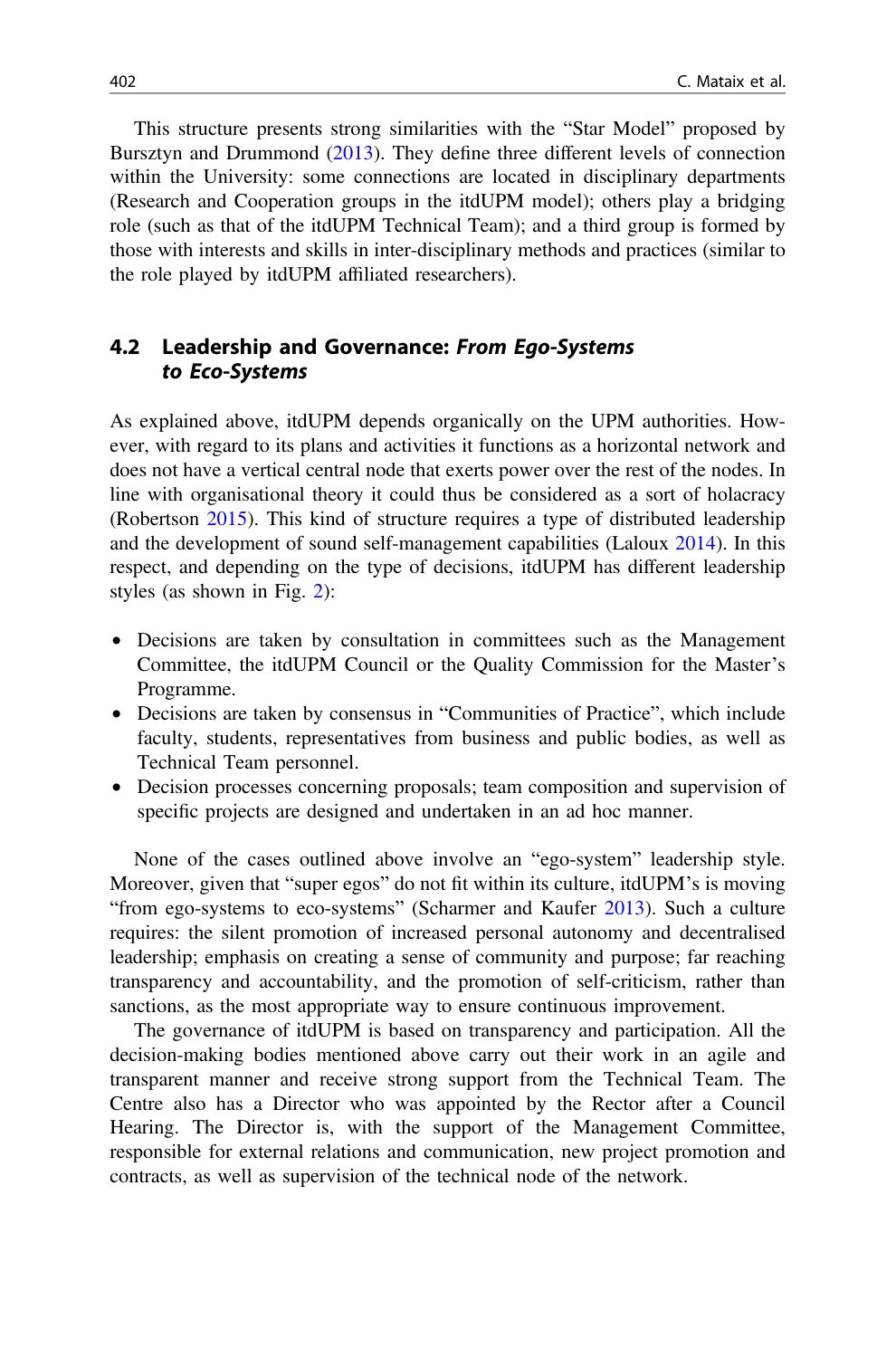It is also important to highlight the intermediary role played by a range of individuals in the development of itdUPM. The Director of the Centre and members of the Management Committee have engaged in an ongoing process of dialogue and engagement with University authorities in order to position the Centre as an integral and valuable part of the University system. Not only have these efforts guaranteed institutional support for the Centre, they have also created a positive enabling environment for its work.

## 4.3 Incentives: When Only Intrinsic Motivators Are Available

Motivation is what moves us to action. In the case of itdUPM, traditional coercive incentives (money and employment) do not exist because the contracts of professors and lecturers do not depend in any way on itdUPM. The motivation for belonging to the Centre thus relies on its appeal and interest. Its central attraction derives from its purpose (contributing to sustainability), its vision and its collaborative atmosphere. For this reason, open affiliation was a critical element in itdUPM's design.

From the beginning, membership for any UPM faculty member has been based on an individual, personal basis with affiliation made fully compatible with other School, Department, Research Group or Cooperation Group linkages. A number of early candidates were members of existing Cooperation Groups. To enable this possibility, the new Centre was granted a special status by the UPM authorities.

Members of the itdUPM Council, which meets twice a year, agree upon the acceptance of new candidates. As affiliation is voluntary, if the activities are not attractive enough for a given member, she or he can leave by presenting their formal resignation or simply ceasing to participate in itdUPM's activities.

Membership includes a certain personal risk. Inter-disciplinary research papers, for example, still face publication difficulties (Rafols et al. [2012](#page-17-0)). At the same time, the development success of the new venture has at times been quite insecure due to the budget restrictions affecting the Spanish public sector as a result of the financial crisis. Drastic spending reductions for research and very limited financial support from the UPM for the new Centre have meant that it has been a real challenge to make it grow, reach critical mass and become acknowledged by the rest of the UPM. In some ways, however, this challenge has also been an incentive for membership. Fortunately, many of these difficulties have now been overcome: membership currently exceeds 190 people in total and a more solid financial income enables the Centre to function well.

Many of the Centre's members have stated that the chance to interact and collaborate with members of different disciplines and external professionals in action research projects has been a great incentive for joining itdUPM. In this respect, the early launch of several multi-disciplinary and multi-actor activities and projects has provided itdUPM with credibility and important backing. As an example, during the last Council meeting, a diverse group of eight members, from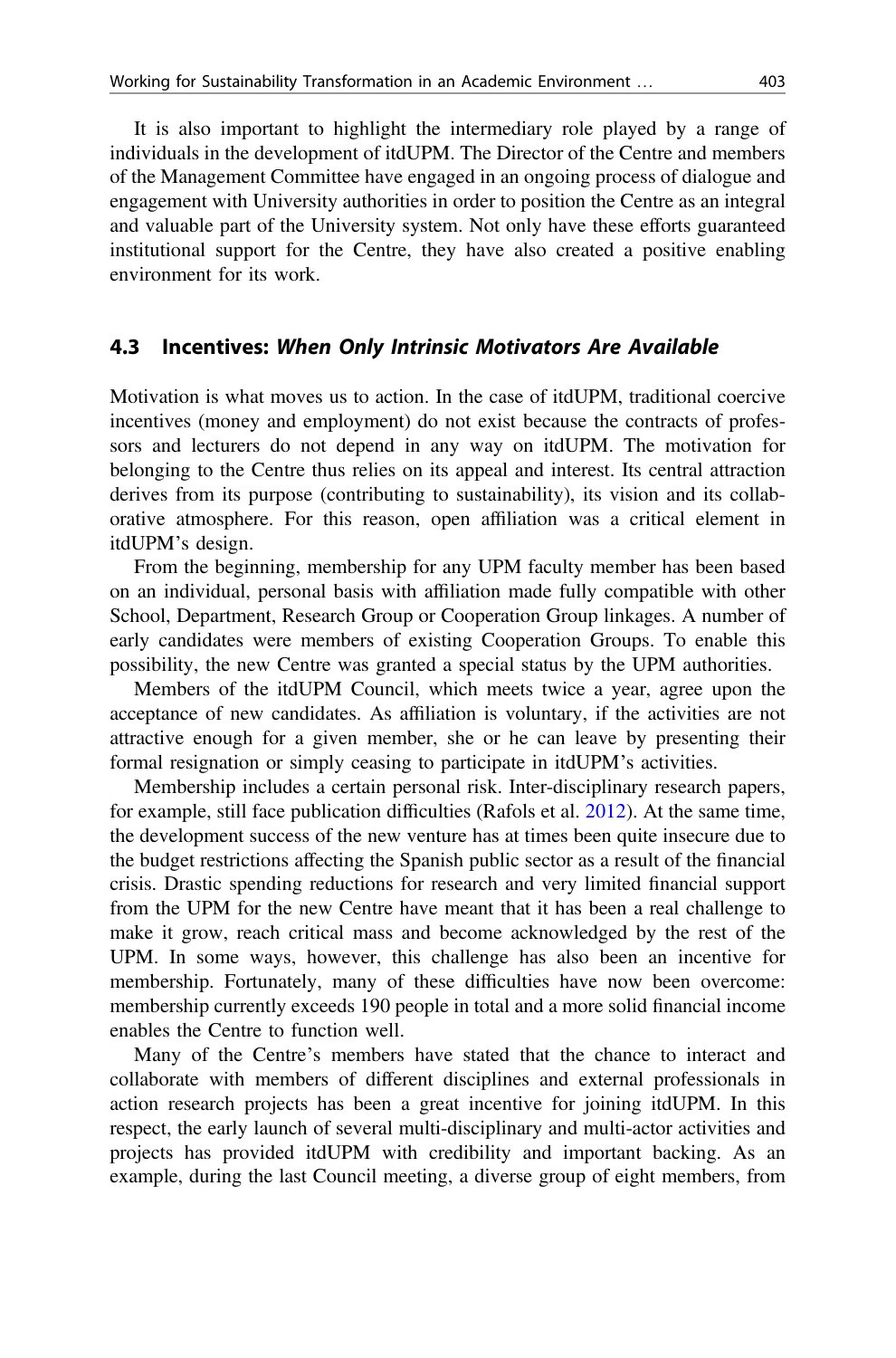young researchers to professors, enthusiastically shared their experience of working with itdUPM, some of their testimonies are reproduced in the following chart.

Previously I felt that I worked in an excessively hierarchical manner; a teacher working more or less on my own. This new phase of working with the itdUPM is extraordinarily interesting and revitalising for me and I am learning a great deal about how inter-disciplinary groups can change the way we do things in the University. (Miguel Ángel Egido, Senior Lecturer, Institute of Solar Energy, School of Telecommunications Engineering)

I love working with itdUPM because it's a space in which we encourage one another not to be afraid of failing… In the coming years, after completing my PhD, I would like to develop my academic career in this fresh, flexible and different space… and include our students in this… (Inma Borrella. PhD Assistant Teacher, School of Industrial Engineering)

In the Centre I have met friendly people with a great capacity for change… (Jaime Cervera, Chair of the School of Architecture)

Other motivations for joining the Centre are more emotional in character and include trust, a shared passion for a theme of interest and a warm atmosphere. In preliminary surveys among the itdUPM community, belonging to a voluntary, challenging and vibrant learning community appears to be one of the main reasons for wanting to participate in the network.

We are aware, however, that the motivations cited above may not be enough to ensure long-term participation. As it expands, and with greater recognition for the Centre, other incentives directly related to the professional careers of researchers are increasingly important. The growing number of scientific papers published in relation to itdUPM projects demonstrates this trend.

# 4.4 Identities: How to Wear Two or Three Hats Simultaneously?

Collective identity stems from the interpersonal interactions that make up an organisational culture. The main pre-condition for enabling the development of itdUPM as a horizontal network with its own culture within the UPM was its official acknowledgement by the UPM authorities as an "innovation centre" endowed with a specific status.

UPM faculty members are used to belonging to a diversity of organisational units: Schools are the most traditional, permanent homes; Departments, for teaching purposes; and, Research Groups, for disciplinary research activities. In this context, the key was to specify that itdUPM had a different aim, namely, to develop innovations by adopting a multi-disciplinary, multi-actor action-research approach.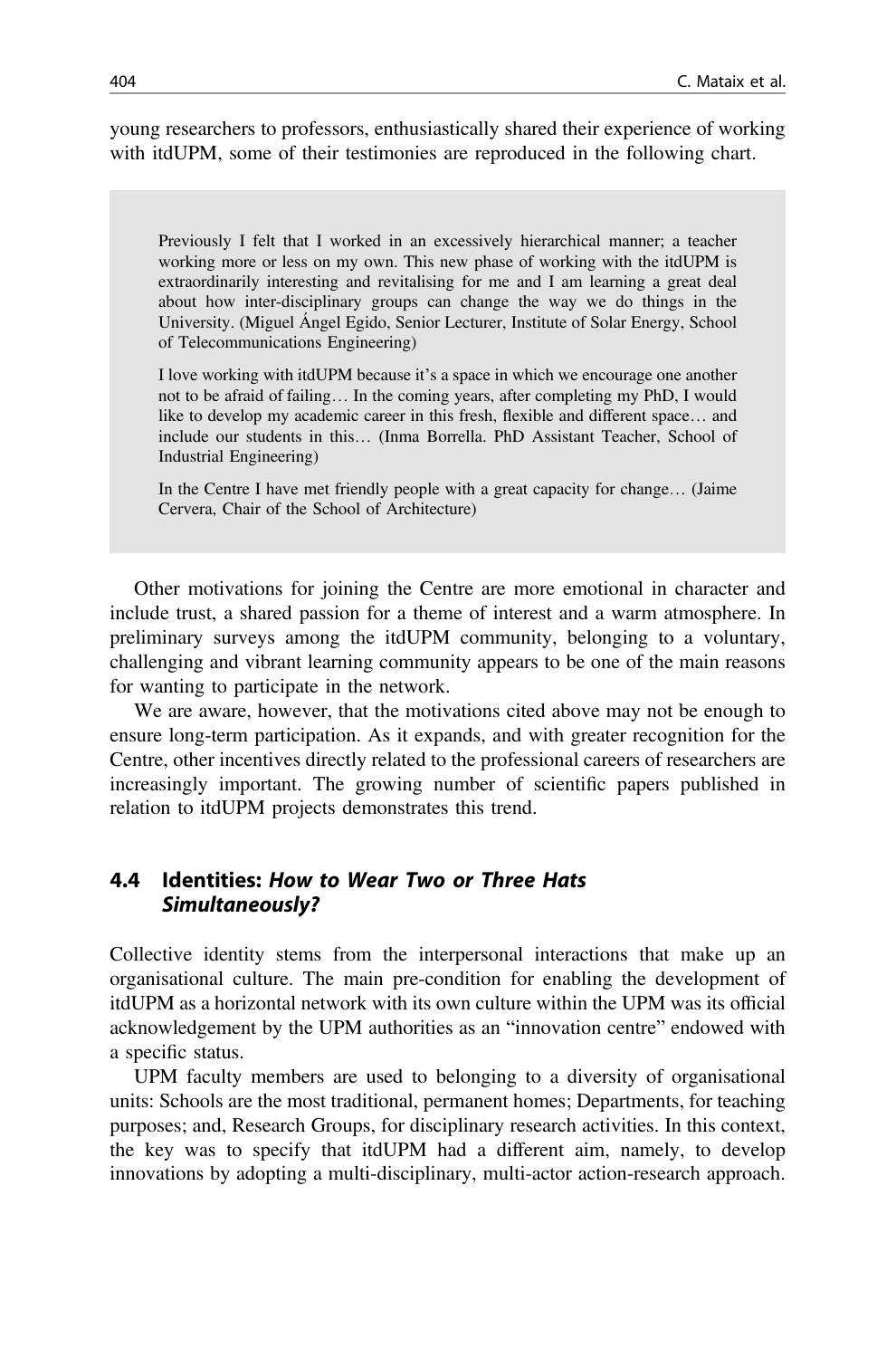In this way a faculty member can engage in disciplinary research in his/her Research Group and collaborate with members of other disciplines and external professionals for innovation purposes in itdUPM.

The development of both an itdUPM culture and a new membership identity was carefully managed by its Director and enabled by the Technical Team via network communications and workshops. Through this process, a shared itdUPM culture has taken form and the Centre's identity has become interiorised by its members.

The culture of the Centre and the new membership identity were reinforced by the design of a logo linked to that of UPM. This "corporate identity" is used in the Centre's network messages and web diffusion spaces, including its website [www.](http://www.itd.upm.es) [itd.upm.es](http://www.itd.upm.es), as well as in the social networks—Twitter, YouTube, SlideShare and LinkedIn.

## 4.5 Common Spaces: Where There Is a Will There Is a Way

Since its inception, the activities undertaken by itdUPM have encouraged members to act as a community of researchers and practitioners that focus on understanding contemporary society through a trans-disciplinary approach to solving key social problems. This, in turn, promotes the co-generation of innovative courses of action that can, as far as possible, be implemented and spread more widely.

The Centre began without an appropriate physical space and has, to date, relied simply on will to pursue its activities. The small office from which it operates has clearly been insufficient, even with the additional use of rooms that have been kindly lent by other Schools at the University. As a result, the idea of designing a project that could be an expression of "regenerative sustainability" (Robinson [2013](#page-17-0)) emerged: a working space to encompass the kind of organisational model that we wish to pursue.

Inter-disciplinary conversations among researchers and experts were held to explore this idea further. One of the suggestions was the use of the campus as a place for experimentation in sustainable technologies and behaviours. These conversations suggested that a sustainable future for itdUPM might more easily be achieved if it was reinforced by the construction of a bioclimatic building located at the heart of the main university campus (International Excellence Campus Moncloa). Architects (experts in bio-climate buildings), agronomists (experts in urban agriculture), engineers (experts in solar energy and water), and students were then brought together to develop a project that was finally approved in July 2015.

The itdUPM building has now been constructed. It will not only serve as the headquarters of the itdUPM but also as an open demonstration space devoted to spreading technologies and innovations for sustainability. Concepts and prototypes for urban agriculture, decentralised energy systems and the circular economy, among others, will be tested there. In parallel to the construction of the physical infrastructure, scientific and dissemination activities that will take place in this new facility are also being designed.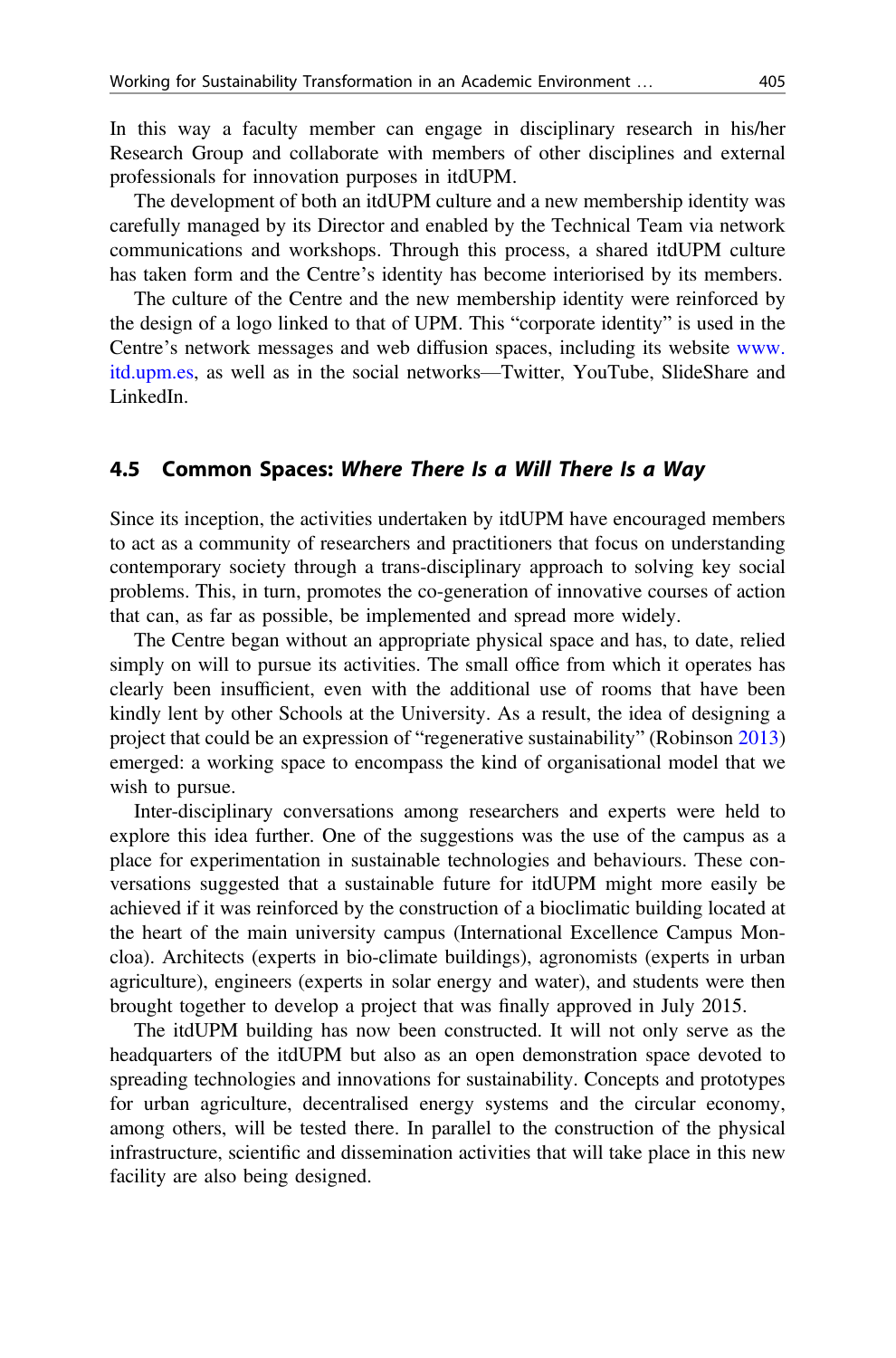

Fig. 5 The itdUPM building: Pictures of the itdUPM collaborative building process. Source The authors

This new physical facility is already attracting the interest of several actors, for example, the network of urban orchards. Several firms have also expressed a wish to use the space to test technological prototypes. Once the facility is available, it will ease multi-actor relationships and the interchange of experiences with the large number of social innovation spaces promoting citizen's involvement that are currently emerging in Spain and elsewhere (Fig. 5).

# 5 (Non-Definitive) Conclusions. Co-Evolutionary Design Process

The Innovation and Technology for Development Centre that is in place today is the result of an evolutionary organisational design process based on the previous experience of a network of researchers focused on sustainability. An ongoing process of permanent learning and adaptation has been put into practice.

In consequence, any conclusion to this study must be considered as preliminary and in need of fine-tuning. Indeed, conclusions may also need to be abandoned altogether as itdUPM, and other similar initiatives, accumulate, share and analyse their different trajectories and experiences. Bearing this in mind, we nonetheless believe that the following observations are worth sharing.

The creation of collaborative inter-disciplinary and multi-actor spaces has not been a simple task. It has involved a complex design process requiring careful decisions with regard to organisational and human factors such as leadership style, culture and values. In this sense, three lessons can be underlined:

- Solving the potential problem of multiple identities for affiliates from the start was a precondition for success.
- The promotion of self-management capacities and a distributed leadership style have been critical for the attractiveness of the Centre, its growth and the extension of its activities.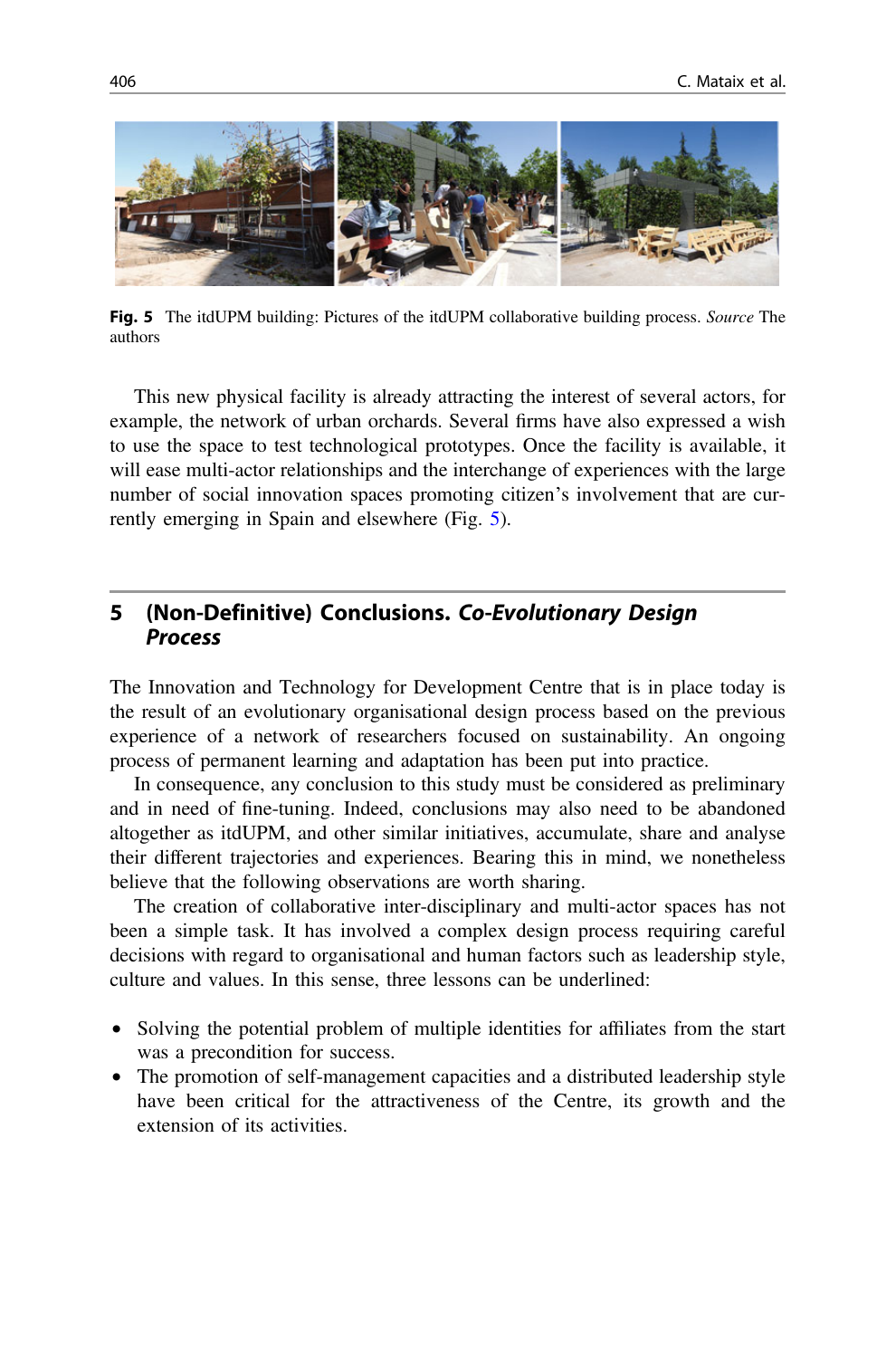• The Centre's collaborative atmosphere and its sustainability focus have proved to be the most appealing incentives for potential members.

Relevant and specific capacities were needed to pilot the launch, not only in terms of financial resources but, above all, in terms of human resources and institutional support. A dedicated team has been crucial to the development of the internal and external network and to nurturing its fragile ecosystem. The process has also required a long time to mature before being able to count on a genuine change management process in which behaviors, relationships and practices moved from those typical of a conventional university environment to those that are appropriate in a more collaborative and diverse environment.

The institutional anchoring of the Centre in the UPM has been crucial to its success. The formal status of the Centre is dependent upon the highest representative of the University: the Rector. At the same time, beyond this formal relationship, the promotion of itdUPM rests upon its personal relationship with the University authorities. This latter connection involves informing and, where possible, involving them, in the strategic decisions of the Centre.

itdUPM's integrative role has been mirrored in the way that external relationships have been built with companies, international organisations and NGOs. Beyond the traditional "extractive perspective" (institutions should support a university that works for sustainability), the Centre has developed a "mutual reciprocity perspective" (universities and other institutions need each other in order to address problems that affect all of them). In this sense, an advanced "client perspective" has been very important for adapting itdUPM training and research services to the real needs of its partners. As a result, a network of long- term relationships has established the basis of a sustainable business model for itdUPM.

Having completed its institutional infancy, itdUPM now faces new challenges. The organisational model based on a lean and horizontal structure needs to be expanded in order to demonstrate that it can scale-up without a centralised control structure. Moreover, its very success may jeopardise the itdUPM initiative, especially if the growing expectations it has created cannot be satisfied, or if the increasing visibility of the Centre is perceived as a threat to dominant unidisciplinary interests.

As Sennett [\(2012](#page-17-0)) points out, after decades of obsessive competition we have harmed our capacity for cooperation. At a time when transformation for sustainability is both urgent and desirable, universities have the opportunity to unleash some of the social creativity and clarity needed to find new and better development pathways.

Acknowledgments We would like to thank Manuel Sierra, Carlos Gregorio Hernández, David Pastor, Xoán Fernández and Leonardo Martins for their comments on this paper.